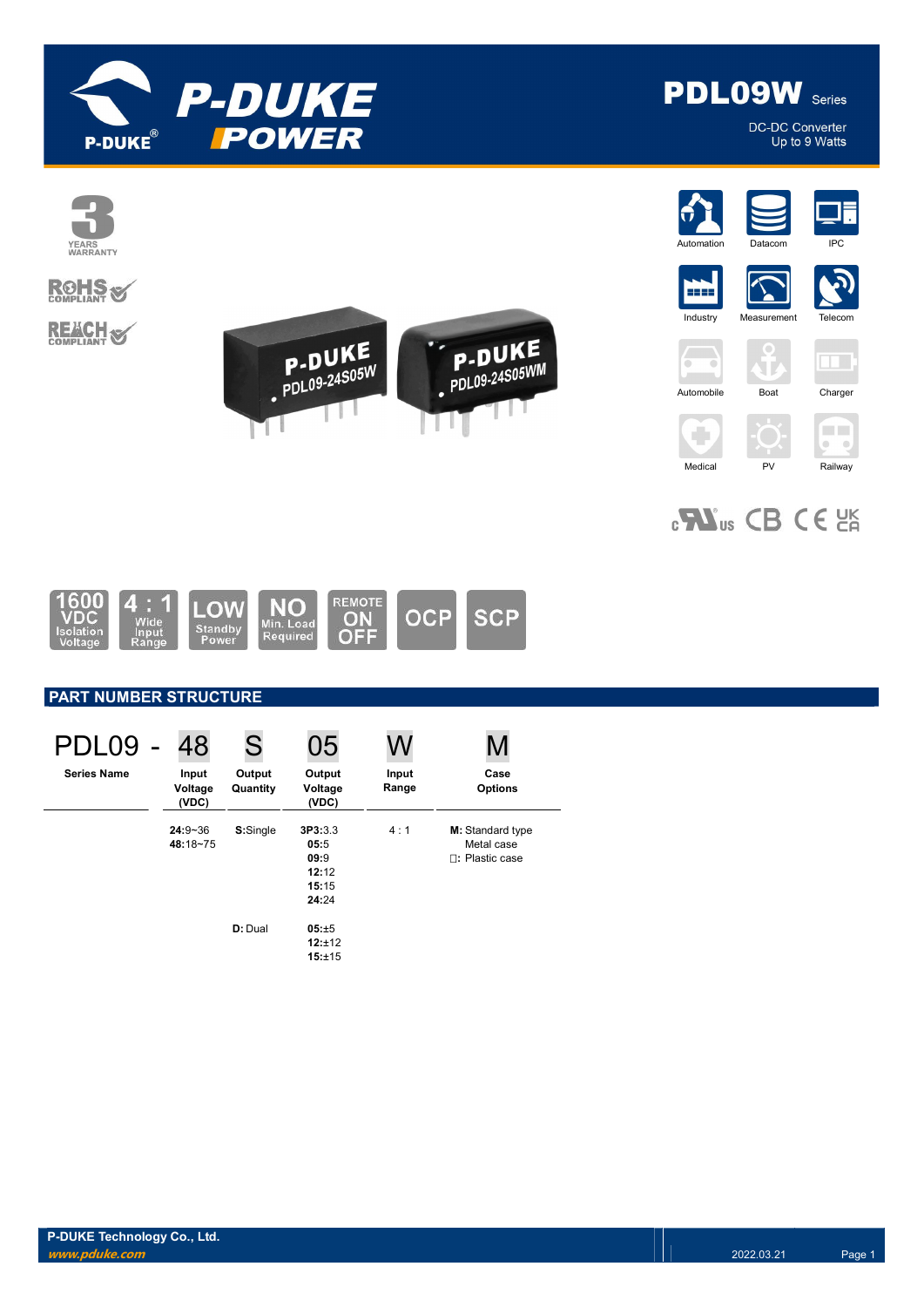



# TECHNICAL SPECIFICATION All specifications are typical at nominal input, full load and 25℃ unless otherwise noted

| <b>Model</b><br><b>Number</b> | Input Range  | <b>Output Voltage</b> | <b>Output Current</b><br>@ Full Load | <b>Input Current</b><br>@ No Load | Efficiency | <b>Maximum</b><br><b>Capacitor Load</b> |
|-------------------------------|--------------|-----------------------|--------------------------------------|-----------------------------------|------------|-----------------------------------------|
|                               | <b>VDC</b>   | <b>VDC</b>            | mA                                   | mA                                | %          | <b>uF</b>                               |
| PDL09-24S3P3WM                | $9 - 36$     | 3.3                   | 2000                                 | 5                                 | 82         | 2600                                    |
| PDL09-24S05WM                 | $9 - 36$     | 5                     | 1600                                 | 5                                 | 85         | 1300                                    |
| PDL09-24S09WM                 | $9 - 36$     | 9                     | 1000                                 | 5                                 | 88         | 800                                     |
| PDL09-24S12WM                 | $9 - 36$     | 12                    | 750                                  | 5                                 | 88         | 560                                     |
| PDL09-24S15WM                 | $9 - 36$     | 15                    | 600                                  | 5                                 | 89         | 560                                     |
| PDL09-24S24WM                 | $9 - 36$     | 24                    | 375                                  | 9                                 | 89         | 200                                     |
| PDL09-24D05WM                 | $9 - 36$     | ±5                    | ±800                                 | 9                                 | 86         | ±800                                    |
| PDL09-24D12WM                 | $9 - 36$     | ±12                   | ±375                                 | 9                                 | 88         | ±390                                    |
| PDL09-24D15WM                 | $9 - 36$     | ±15                   | ±300                                 | 9                                 | 88         | ±200                                    |
| PDL09-48S3P3WM                | $18 \sim 75$ | 3.3                   | 2000                                 | 3                                 | 82         | 2600                                    |
| PDL09-48S05WM                 | $18 - 75$    | 5                     | 1600                                 | 3                                 | 85         | 1300                                    |
| PDL09-48S09WM                 | $18 \sim 75$ | 9                     | 1000                                 | 3                                 | 89         | 800                                     |
| PDL09-48S12WM                 | $18 - 75$    | 12                    | 750                                  | 3                                 | 89         | 560                                     |
| PDL09-48S15WM                 | $18 \sim 75$ | 15                    | 600                                  | 3                                 | 89         | 560                                     |
| PDL09-48S24WM                 | $18 - 75$    | 24                    | 375                                  | 3                                 | 89         | 200                                     |
| PDL09-48D05WM                 | $18 \sim 75$ | ±5                    | ±800                                 | 3                                 | 85         | ±800                                    |
| PDL09-48D12WM                 | $18 - 75$    | ±12                   | ±375                                 | 3                                 | 88         | ±390                                    |
| PDL09-48D15WM                 | $18 \sim 75$ | ±15                   | ±300                                 | 4                                 | 87         | ±200                                    |

| <b>INPUT SPECIFICATIONS</b>   |                         |                           |      |      |                          |             |
|-------------------------------|-------------------------|---------------------------|------|------|--------------------------|-------------|
| <b>Parameter</b>              |                         | <b>Conditions</b>         | Min. | Typ. | Max.                     | <b>Unit</b> |
| Operating input voltage range |                         | 24Vin(nom)                |      | 24   | 36                       | <b>VDC</b>  |
|                               |                         | 48Vin(nom)                | 18   | 48   | 75                       |             |
| Start up time                 | Constant resistive load | Power up                  |      | 50   |                          |             |
|                               |                         | Remote ON/OFF             |      | 50   |                          | ms          |
| Input surge voltage           | second, max.            | 24Vin(nom)                |      |      | 50                       | <b>VDC</b>  |
|                               |                         | 48Vin(nom)                |      |      | 100                      |             |
| Input filter                  |                         |                           |      |      | Capacitor type           |             |
| Remote ON/OFF                 | Referred to -Vin pin    | DC-DC ON                  |      |      | Open or $0 \sim 0.5$ VDC |             |
|                               |                         | DC-DC OFF                 |      |      | $3 \sim 12$ VDC          |             |
|                               |                         | Input current of Ctrl pin | 2    |      | 4                        | mA          |
|                               |                         | Remote off input current  |      | 2.5  |                          | mA          |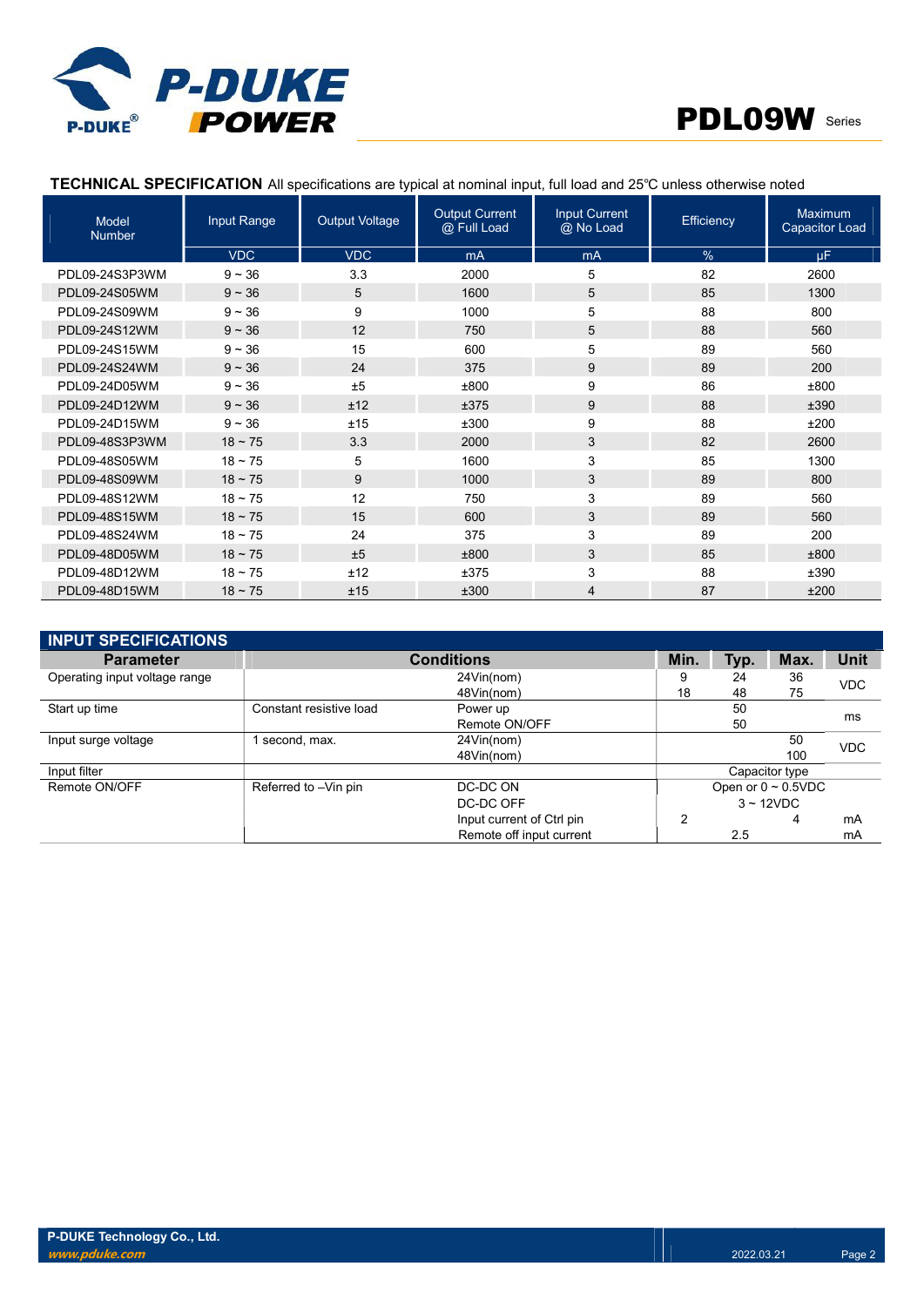

| <b>OUTPUT SPECIFICATIONS</b>       |                        |                   |      |         |                                 |
|------------------------------------|------------------------|-------------------|------|---------|---------------------------------|
|                                    |                        | Min.              | Typ. | Max.    | Unit                            |
|                                    |                        | $-1.0$            |      | $+1.0$  | $\%$                            |
| Low Line to High Line at Full Load |                        | $-0.2$            |      | $+0.2$  | $\%$                            |
| No Load to Full Load               | Single                 | $-1.0$            |      | $+1.0$  | $\frac{0}{0}$                   |
|                                    | Dual                   | $-1.0$            |      | $+1.0$  |                                 |
| Asymmetrical load 25%/100% FL      | Dual                   | $-5.0$            |      | $+5.0$  | %                               |
| 20MHz bandwidth                    | 3.3Vout, 9Vout         |                   | 50   |         |                                 |
| With a 1µF/50V X7R MLCC            | 12Vout, 15Vout, 24Vout |                   | 75   |         | mVp-p                           |
|                                    |                        | $-0.02$           |      | $+0.02$ | %/°C                            |
| 25% load step change               |                        |                   | 250  |         | μs                              |
| % of lout rated; Hiccup mode       |                        |                   | 180  |         | %                               |
|                                    |                        |                   |      |         |                                 |
|                                    |                        | <b>Conditions</b> |      |         | Continuous, automatics recovery |

### GENERAL SPECIFICATIONS Parameter **Conditions** Conditions Min. Typ. Max. Unit Conditions Min. Typ. Max. Unit Voltage 1600 Isolation voltage 1 minute Plastic Case 1600 VDC Input (Output) to Case Metal Case Metal Case 1000 Isolation resistance 500VDC 500VDC 1 GΩ Isolation capacitance Metal Case 50 pF<br>Plastic Case Plastic Case Switching frequency Single 400 kHz Dual 500 Safety approvals **IEC/ EN/ UL62368-1 IEC/ EN/ UL62368-1 UL:E193009** CB:UL(Demko)  $\sf C$ ase material  $\sf C$ opper Plastic Case Non-conductive black plastic Base material None Potting material Silicone (UL94 V-0) Weight Metal Case 5.9g (0.21oz) Plastic Case 4.8g (0.17oz) MTBF MIL-HDBK-217F, Full load Metal Case  $2.939 \times 10^6$  hrs Plastic Case  $2.696 \times 10^6$  hrs

| <b>ENVIRONMENTAL SPECIFICATIONS</b> |                   |      |      |        |              |
|-------------------------------------|-------------------|------|------|--------|--------------|
| <b>Parameter</b>                    | <b>Conditions</b> | Min. | Typ. | Max.   | Unit         |
| Operating ambient temperature       | With derating     | -40  |      | $+100$ | °C           |
| Maximum case temperature            |                   |      |      | 100    | °C           |
| Storage temperature range           |                   | -55  |      | $+125$ | °C           |
| Thermal shock                       |                   |      |      |        | MIL-STD-810F |
| Vibration                           |                   |      |      |        | MIL-STD-810F |
| Relative humidity                   |                   |      |      |        | 5% to 95% RH |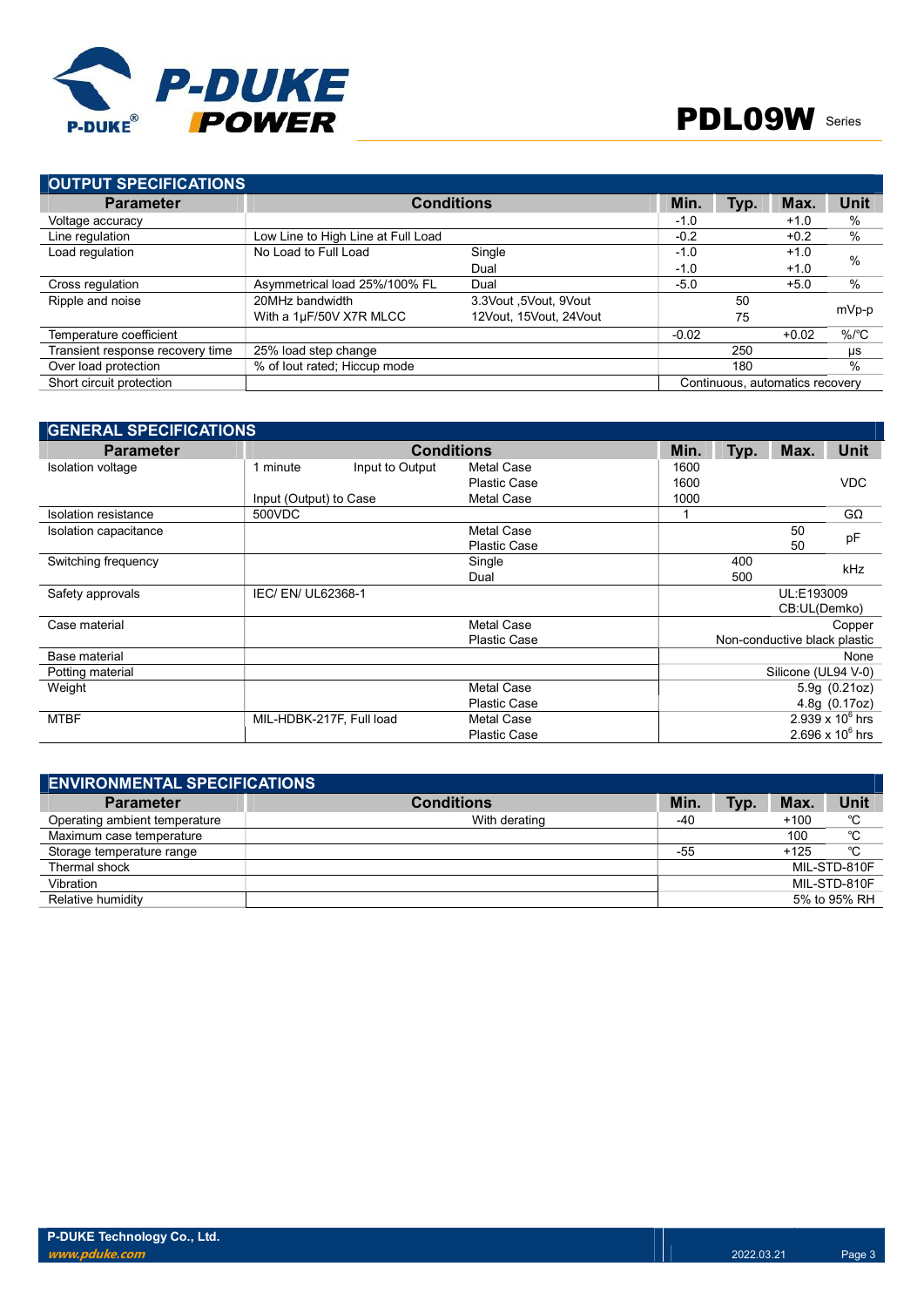



| <b>EMC SPECIFICATIONS</b>      |                           |                                                                                                                                                              |                         |
|--------------------------------|---------------------------|--------------------------------------------------------------------------------------------------------------------------------------------------------------|-------------------------|
| <b>Parameter</b>               |                           | <b>Conditions</b>                                                                                                                                            | Level                   |
| EMI                            | EN55032                   | With external components                                                                                                                                     | Class A $\cdot$ Class B |
| <b>EMS</b>                     | EN55024                   |                                                                                                                                                              |                         |
| <b>ESD</b>                     | EN61000-4-2               | Air $\pm$ 8kV and Contact $\pm$ 6kV                                                                                                                          | Perf. Criteria A        |
| Radiated immunity              | EN61000-4-3               | 20 V/m                                                                                                                                                       | Perf. Criteria A        |
| <b>Fast transient</b>          | EN61000-4-4               | $±$ 2kV                                                                                                                                                      | Perf. Criteria A        |
|                                | PDL09-24 <sub>UU</sub> UW | With an aluminum electrolytic capacitor<br>(Nippon chemi-con KY series, 220µF/100V) and<br>a TVS(SMDJ70A, 70V, 3000Watt peak pulse<br>power) in parallel.    |                         |
|                                | PDL09-48 <sub>0</sub>     | With an aluminum electrolytic capacitor<br>(Nippon chemi-con KY series, 220µF/100V) and<br>a TVS (SMDJ120A, 120V, 3000Watt peak pulse<br>power) in parallel. |                         |
| Surge                          | EN61000-4-5               | $±$ 2kV                                                                                                                                                      | Perf. Criteria A        |
|                                | PDL09-24 <sub>UU</sub> UW | With an aluminum electrolytic capacitor<br>(Nippon chemi-con KY series, 220µF/100V) and<br>a TVS(SMDJ70A, 70V, 3000Watt peak pulse<br>power) in parallel.    |                         |
|                                | PDL09-48 <sub>UU</sub> UW | With an aluminum electrolytic capacitor<br>(Nippon chemi-con KY series, 220µF/100V) and<br>a TVS (SMDJ120A, 120V, 3000Watt peak pulse<br>power) in parallel. |                         |
| Conducted immunity             | EN61000-4-6               | $10 \text{ Vr} \text{m} \text{ s}$                                                                                                                           | Perf. Criteria A        |
| Power frequency magnetic field | EN61000-4-8               | 100A/m continuous: 1000A/m 1 second                                                                                                                          | Perf. Criteria A        |

CAUTION: This power module is not internally fused. An input line fuse must always be used.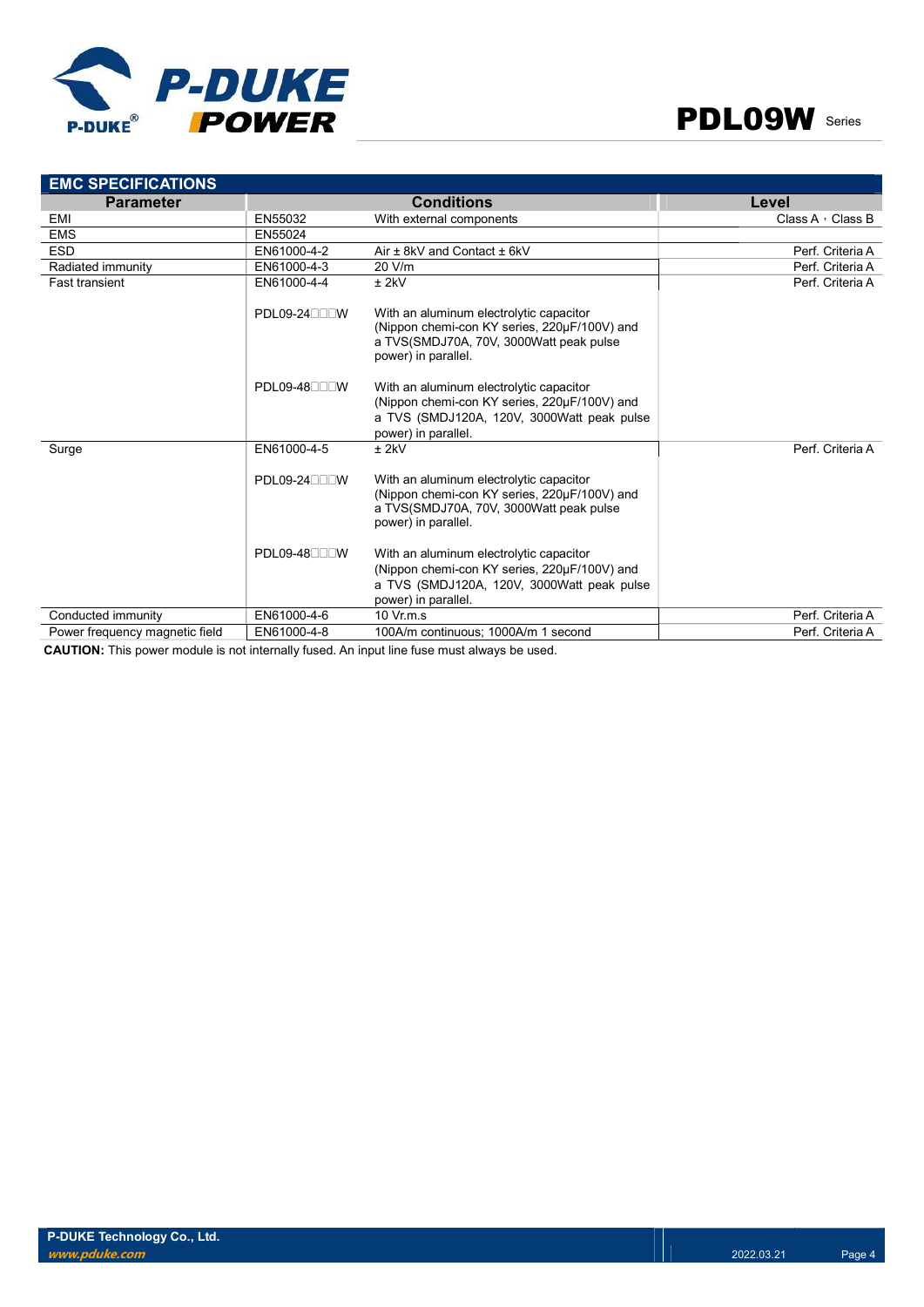



# CHARACTERISTIC CURVE



65  $12$ 18 21 24 27<br>INPUT VOLTAGE (VDC) 36 9 15 30 33









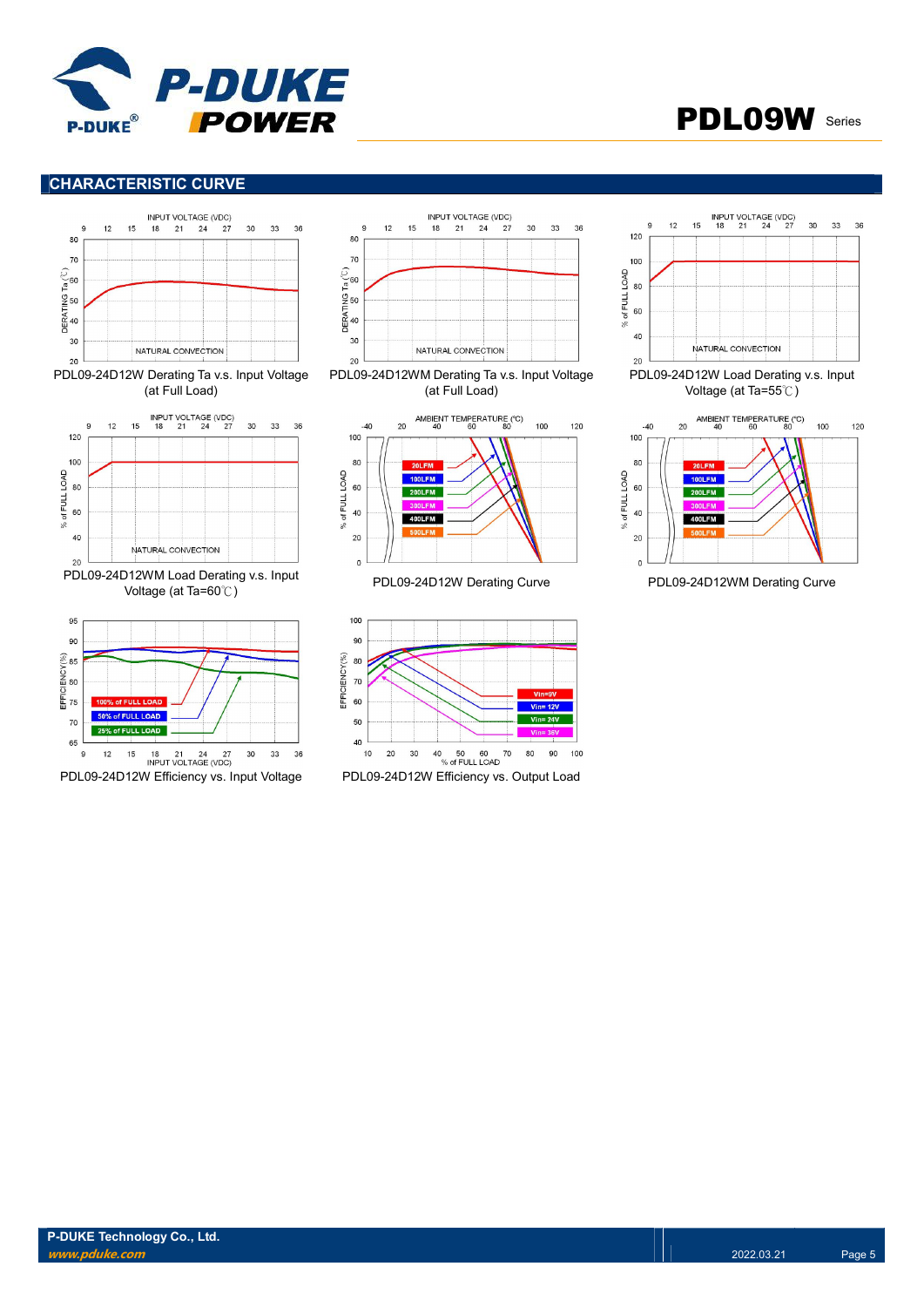

# FUSE CONSIDERATION

This power module is not internally fused. An input line fuse must always be used.

This encapsulated power module can be used in a wide variety of applications, ranging from simple stand-alone operation to an integrated part of sophisticated power architecture.

To maximum flexibility, internal fusing is not included; however, to achieve maximum safety and system protection, always use an input line fuse. The input line fuse suggest as below:

| Model                                               | <b>Fuse Rating</b><br>(A) | <b>Fuse Type</b> |
|-----------------------------------------------------|---------------------------|------------------|
| $PDL09-24S^{\Box\Box}W \cdot PDL09-24D^{\Box\Box}W$ | 3.15                      | Slow-Blow        |
| PDL09-48SOOW · PDL09-48DOOW                         | 1.25                      | Slow-Blow        |

The table based on the information provided in this data sheet on inrush energy and maximum DC input current at low Vin.

# MECHANICAL DRAWING

# Standard type Metal Case **PIN CONNECTION**



\* Case pins should not be connected to any circuit.





| PIN | <b>SINGLE</b> | <b>DUAL</b> |
|-----|---------------|-------------|
|     | -Vin          | -Vin        |
| 2   | $+V$ in       | +Vin        |
| 3   | Ctrl          | Ctrl        |
| 6   | +Vout         | +Vout       |
| 7   | -Vout         | Common      |
| 8   | NC.           | -Vout       |
| 9   | Case          | Case        |
| 10  | Stand off     | Stand off   |
| 11  | Stand off     | Stand off   |
| 12  | Case          | Case        |

1. All dimensions in inch [mm] 2. Tolerance :x.xx±0.02 [x.x±0.5] x.xxx±0.01 [x.xx±0.25]

3. Pin dimension tolerance ±0.004[0.10]

### Plastic Case **PIN CONNECTION**

| <b>PIN</b> | <b>SINGLE</b> | <b>DUAL</b> |
|------------|---------------|-------------|
|            | -Vin          | -Vin        |
|            | $+V$ in       | $+V$ in     |
| વ          | Ctrl          | Ctrl        |
|            | +Vout         | +Vout       |
|            | -Vout         | Common      |
|            | ΝC            | -Vout       |

1. All dimensions in inch [mm]

2. Tolerance :x.xx±0.02 [x.x±0.5]

x.xxx±0.01 [x.xx±0.25] 3. Pin dimension tolerance ±0.004[0.10]